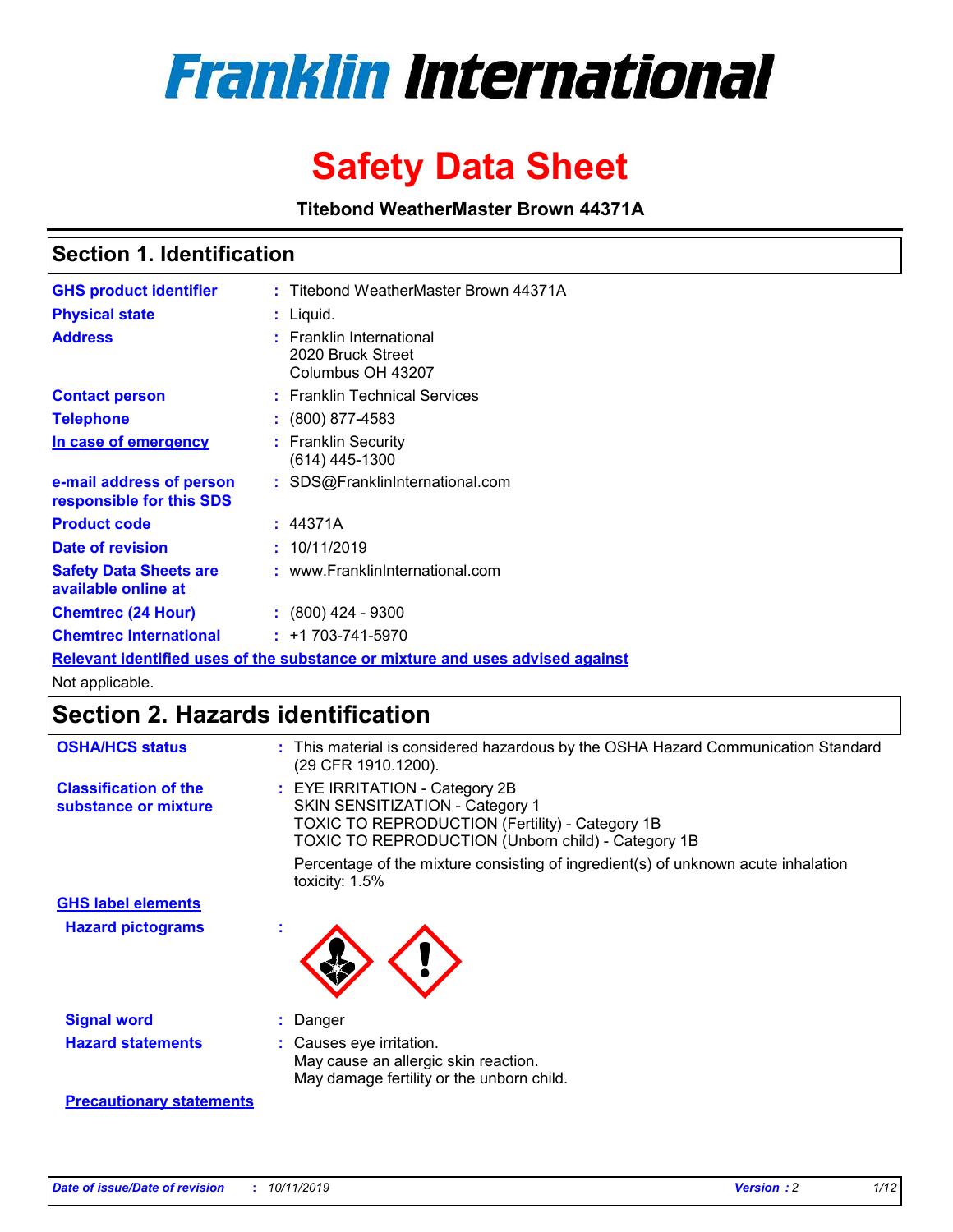### **Section 2. Hazards identification**

| <b>Prevention</b>                          | : Obtain special instructions before use. Do not handle until all safety precautions have<br>been read and understood. Wear protective gloves. Wear eye or face protection.<br>Wear protective clothing. Avoid breathing vapor. Wash hands thoroughly after handling.<br>Contaminated work clothing must not be allowed out of the workplace.                                                        |
|--------------------------------------------|------------------------------------------------------------------------------------------------------------------------------------------------------------------------------------------------------------------------------------------------------------------------------------------------------------------------------------------------------------------------------------------------------|
| <b>Response</b>                            | : IF exposed or concerned: Get medical attention. IF ON SKIN: Wash with plenty of<br>soap and water. Wash contaminated clothing before reuse. If skin irritation or rash<br>occurs: Get medical attention. IF IN EYES: Rinse cautiously with water for several<br>minutes. Remove contact lenses, if present and easy to do. Continue rinsing. If eye<br>irritation persists: Get medical attention. |
| <b>Storage</b>                             | : Store locked up.                                                                                                                                                                                                                                                                                                                                                                                   |
| <b>Disposal</b>                            | : Dispose of contents and container in accordance with all local, regional, national and<br>international regulations.                                                                                                                                                                                                                                                                               |
| <b>Hazards not otherwise</b><br>classified | : Product generates methanol during cure.                                                                                                                                                                                                                                                                                                                                                            |

### **Section 3. Composition/information on ingredients**

| <b>Substance/mixture</b><br>Mixture                  |                   |                     |
|------------------------------------------------------|-------------------|---------------------|
| <b>Ingredient name</b>                               | $\frac{9}{6}$     | <b>CAS number</b>   |
| 3-aminopropyltriethoxysilane<br>Dibutyltin dilaurate | l≤3<br>$\leq 0.3$ | 919-30-2<br>77-58-7 |

Any concentration shown as a range is to protect confidentiality or is due to batch variation.

**There are no additional ingredients present which, within the current knowledge of the supplier and in the concentrations applicable, are classified as hazardous to health or the environment and hence require reporting in this section.**

**Occupational exposure limits, if available, are listed in Section 8.**

### **Section 4. First aid measures**

| <b>Description of necessary first aid measures</b> |                                                                                                                                                                                                                                                                                                                                                                                                                                                                                                                                                                                                                                                                                                                                                                           |  |  |  |
|----------------------------------------------------|---------------------------------------------------------------------------------------------------------------------------------------------------------------------------------------------------------------------------------------------------------------------------------------------------------------------------------------------------------------------------------------------------------------------------------------------------------------------------------------------------------------------------------------------------------------------------------------------------------------------------------------------------------------------------------------------------------------------------------------------------------------------------|--|--|--|
| <b>Eye contact</b>                                 | : Immediately flush eyes with plenty of water, occasionally lifting the upper and lower<br>eyelids. Check for and remove any contact lenses. Continue to rinse for at least 10<br>minutes. If irritation persists, get medical attention.                                                                                                                                                                                                                                                                                                                                                                                                                                                                                                                                 |  |  |  |
| <b>Inhalation</b>                                  | : Remove victim to fresh air and keep at rest in a position comfortable for breathing. If<br>not breathing, if breathing is irregular or if respiratory arrest occurs, provide artificial<br>respiration or oxygen by trained personnel. It may be dangerous to the person providing<br>aid to give mouth-to-mouth resuscitation. Get medical attention. If unconscious, place<br>in recovery position and get medical attention immediately. Maintain an open airway.<br>Loosen tight clothing such as a collar, tie, belt or waistband. In case of inhalation of<br>decomposition products in a fire, symptoms may be delayed. The exposed person may<br>need to be kept under medical surveillance for 48 hours.                                                       |  |  |  |
| <b>Skin contact</b>                                | : Wash with plenty of soap and water. Remove contaminated clothing and shoes. Wash<br>contaminated clothing thoroughly with water before removing it, or wear gloves.<br>Continue to rinse for at least 10 minutes. Get medical attention. In the event of any<br>complaints or symptoms, avoid further exposure. Wash clothing before reuse. Clean<br>shoes thoroughly before reuse.                                                                                                                                                                                                                                                                                                                                                                                     |  |  |  |
| <b>Ingestion</b>                                   | : Wash out mouth with water. Remove dentures if any. Remove victim to fresh air and<br>keep at rest in a position comfortable for breathing. If material has been swallowed and<br>the exposed person is conscious, give small quantities of water to drink. Stop if the<br>exposed person feels sick as vomiting may be dangerous. Do not induce vomiting<br>unless directed to do so by medical personnel. If vomiting occurs, the head should be<br>kept low so that vomit does not enter the lungs. Get medical attention. Never give<br>anything by mouth to an unconscious person. If unconscious, place in recovery position<br>and get medical attention immediately. Maintain an open airway. Loosen tight clothing<br>such as a collar, tie, belt or waistband. |  |  |  |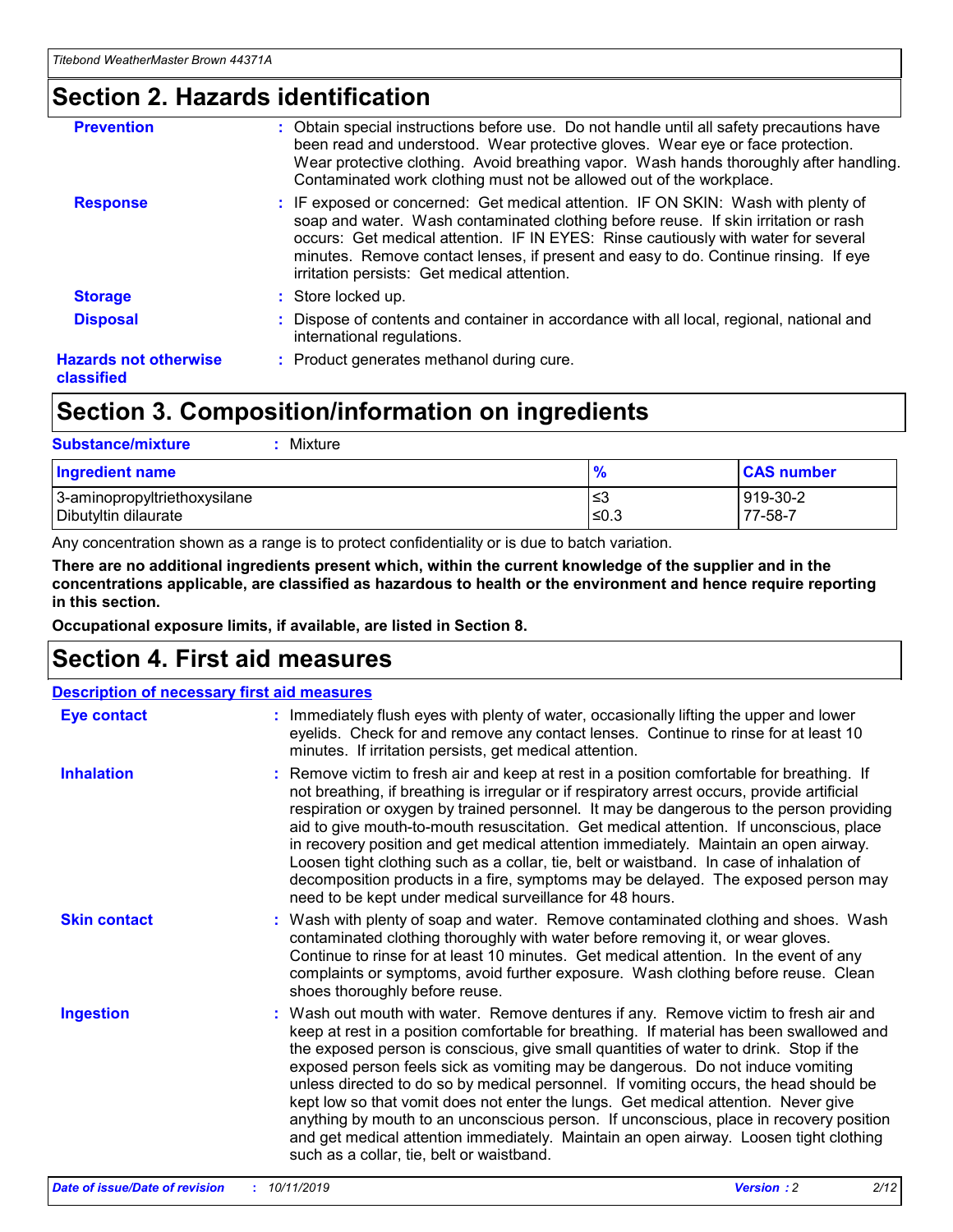## **Section 4. First aid measures**

| Most important symptoms/effects, acute and delayed |  |                                                                                                                                                                                                                                                                                                                                                                                                                 |  |
|----------------------------------------------------|--|-----------------------------------------------------------------------------------------------------------------------------------------------------------------------------------------------------------------------------------------------------------------------------------------------------------------------------------------------------------------------------------------------------------------|--|
| <b>Potential acute health effects</b>              |  |                                                                                                                                                                                                                                                                                                                                                                                                                 |  |
| <b>Eye contact</b>                                 |  | : May cause eye irritation.                                                                                                                                                                                                                                                                                                                                                                                     |  |
| <b>Inhalation</b>                                  |  | : No known significant effects or critical hazards.                                                                                                                                                                                                                                                                                                                                                             |  |
| <b>Skin contact</b>                                |  | : May cause skin irritation.                                                                                                                                                                                                                                                                                                                                                                                    |  |
| <b>Ingestion</b>                                   |  | : No known significant effects or critical hazards.                                                                                                                                                                                                                                                                                                                                                             |  |
| Over-exposure signs/symptoms                       |  |                                                                                                                                                                                                                                                                                                                                                                                                                 |  |
| <b>Eye contact</b>                                 |  | : Adverse symptoms may include the following:<br>irritation<br>watering<br>redness                                                                                                                                                                                                                                                                                                                              |  |
| <b>Inhalation</b>                                  |  | : Adverse symptoms may include the following:<br>reduced fetal weight<br>increase in fetal deaths<br>skeletal malformations                                                                                                                                                                                                                                                                                     |  |
| <b>Skin contact</b>                                |  | : Adverse symptoms may include the following:<br>irritation<br>redness<br>reduced fetal weight<br>increase in fetal deaths<br>skeletal malformations                                                                                                                                                                                                                                                            |  |
| <b>Ingestion</b>                                   |  | : Adverse symptoms may include the following:<br>reduced fetal weight<br>increase in fetal deaths<br>skeletal malformations                                                                                                                                                                                                                                                                                     |  |
|                                                    |  | <b>Indication of immediate medical attention and special treatment needed, if necessary</b>                                                                                                                                                                                                                                                                                                                     |  |
| <b>Notes to physician</b>                          |  | : In case of inhalation of decomposition products in a fire, symptoms may be delayed.<br>The exposed person may need to be kept under medical surveillance for 48 hours.                                                                                                                                                                                                                                        |  |
| <b>Specific treatments</b>                         |  | : No specific treatment.                                                                                                                                                                                                                                                                                                                                                                                        |  |
| <b>Protection of first-aiders</b>                  |  | : No action shall be taken involving any personal risk or without suitable training. If it is<br>suspected that fumes are still present, the rescuer should wear an appropriate mask or<br>self-contained breathing apparatus. It may be dangerous to the person providing aid to<br>give mouth-to-mouth resuscitation. Wash contaminated clothing thoroughly with water<br>before removing it, or wear gloves. |  |

**See toxicological information (Section 11)**

### **Section 5. Fire-fighting measures**

| <b>Extinguishing media</b>                             |                                                                                                                                                                                                     |
|--------------------------------------------------------|-----------------------------------------------------------------------------------------------------------------------------------------------------------------------------------------------------|
| <b>Suitable extinguishing</b><br>media                 | : Use an extinguishing agent suitable for the surrounding fire.                                                                                                                                     |
| <b>Unsuitable extinguishing</b><br>media               | $:$ None known.                                                                                                                                                                                     |
| <b>Specific hazards arising</b><br>from the chemical   | : In a fire or if heated, a pressure increase will occur and the container may burst.                                                                                                               |
| <b>Hazardous thermal</b><br>decomposition products     | : Decomposition products may include the following materials:<br>carbon dioxide<br>carbon monoxide<br>nitrogen oxides<br>metal oxide/oxides                                                         |
| <b>Special protective actions</b><br>for fire-fighters | : Promptly isolate the scene by removing all persons from the vicinity of the incident if<br>there is a fire. No action shall be taken involving any personal risk or without suitable<br>training. |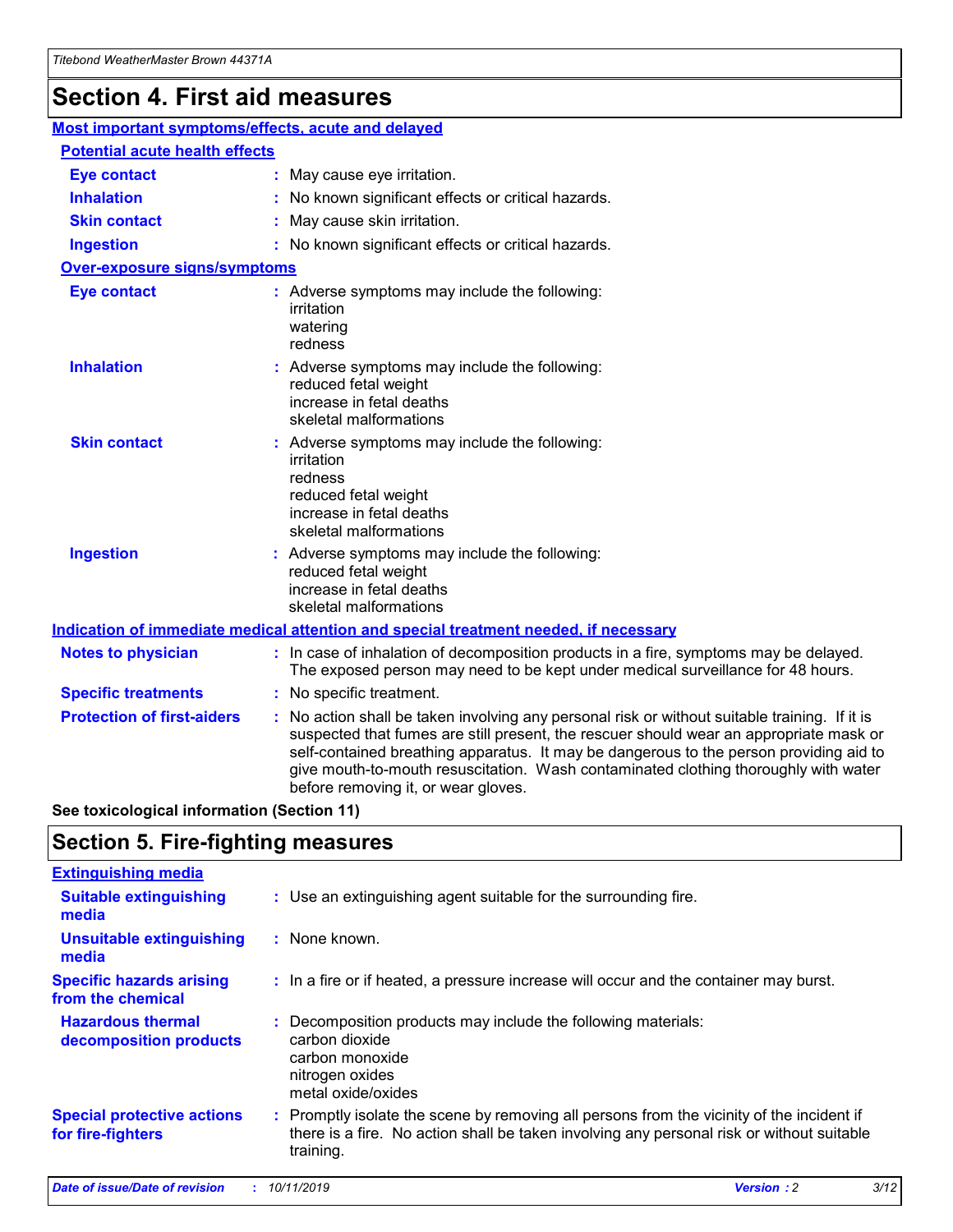### **Section 5. Fire-fighting measures**

**Special protective equipment for fire-fighters** Fire-fighters should wear appropriate protective equipment and self-contained breathing **:** apparatus (SCBA) with a full face-piece operated in positive pressure mode.

### **Section 6. Accidental release measures**

#### **Personal precautions, protective equipment and emergency procedures**

| For non-emergency<br>personnel                               | : No action shall be taken involving any personal risk or without suitable training.<br>Evacuate surrounding areas. Keep unnecessary and unprotected personnel from<br>entering. Do not touch or walk through spilled material. Avoid breathing vapor or mist.<br>Provide adequate ventilation. Wear appropriate respirator when ventilation is<br>inadequate. Put on appropriate personal protective equipment.                                                                                                                                                                                                                                                                                             |
|--------------------------------------------------------------|--------------------------------------------------------------------------------------------------------------------------------------------------------------------------------------------------------------------------------------------------------------------------------------------------------------------------------------------------------------------------------------------------------------------------------------------------------------------------------------------------------------------------------------------------------------------------------------------------------------------------------------------------------------------------------------------------------------|
| For emergency responders                                     | : If specialized clothing is required to deal with the spillage, take note of any information in<br>Section 8 on suitable and unsuitable materials. See also the information in "For non-<br>emergency personnel".                                                                                                                                                                                                                                                                                                                                                                                                                                                                                           |
| <b>Environmental precautions</b>                             | : Avoid dispersal of spilled material and runoff and contact with soil, waterways, drains<br>and sewers. Inform the relevant authorities if the product has caused environmental<br>pollution (sewers, waterways, soil or air).                                                                                                                                                                                                                                                                                                                                                                                                                                                                              |
| <b>Methods and materials for containment and cleaning up</b> |                                                                                                                                                                                                                                                                                                                                                                                                                                                                                                                                                                                                                                                                                                              |
| <b>Small spill</b>                                           | : Stop leak if without risk. Move containers from spill area. Dilute with water and mop up<br>if water-soluble. Alternatively, or if water-insoluble, absorb with an inert dry material and<br>place in an appropriate waste disposal container. Dispose of via a licensed waste<br>disposal contractor.                                                                                                                                                                                                                                                                                                                                                                                                     |
| <b>Large spill</b>                                           | : Stop leak if without risk. Move containers from spill area. Approach release from<br>upwind. Prevent entry into sewers, water courses, basements or confined areas. Wash<br>spillages into an effluent treatment plant or proceed as follows. Contain and collect<br>spillage with non-combustible, absorbent material e.g. sand, earth, vermiculite or<br>diatomaceous earth and place in container for disposal according to local regulations<br>(see Section 13). Dispose of via a licensed waste disposal contractor. Contaminated<br>absorbent material may pose the same hazard as the spilled product. Note: see<br>Section 1 for emergency contact information and Section 13 for waste disposal. |

### **Section 7. Handling and storage**

| <b>Precautions for safe handling</b>                                             |                                                                                                                                                                                                                                                                                                                                                                                                                                                                                                                                                                                                                                                                                                                                                                                                                                                  |
|----------------------------------------------------------------------------------|--------------------------------------------------------------------------------------------------------------------------------------------------------------------------------------------------------------------------------------------------------------------------------------------------------------------------------------------------------------------------------------------------------------------------------------------------------------------------------------------------------------------------------------------------------------------------------------------------------------------------------------------------------------------------------------------------------------------------------------------------------------------------------------------------------------------------------------------------|
| <b>Protective measures</b>                                                       | : Put on appropriate personal protective equipment (see Section 8). Persons with a<br>history of skin sensitization problems should not be employed in any process in which<br>this product is used. Avoid exposure - obtain special instructions before use. Avoid<br>exposure during pregnancy. Do not handle until all safety precautions have been read<br>and understood. Do not get in eyes or on skin or clothing. Do not ingest. Avoid<br>breathing vapor or mist. If during normal use the material presents a respiratory hazard,<br>use only with adequate ventilation or wear appropriate respirator. Keep in the original<br>container or an approved alternative made from a compatible material, kept tightly<br>closed when not in use. Empty containers retain product residue and can be hazardous.<br>Do not reuse container. |
| <b>Advice on general</b><br>occupational hygiene                                 | : Eating, drinking and smoking should be prohibited in areas where this material is<br>handled, stored and processed. Workers should wash hands and face before eating,<br>drinking and smoking. Remove contaminated clothing and protective equipment before<br>entering eating areas. See also Section 8 for additional information on hygiene<br>measures.                                                                                                                                                                                                                                                                                                                                                                                                                                                                                    |
| <b>Conditions for safe storage,</b><br>including any<br><b>incompatibilities</b> | : Store between the following temperatures: 0 to 120 $\degree$ C (32 to 248 $\degree$ F). Store in<br>accordance with local regulations. Store in original container protected from direct<br>sunlight in a dry, cool and well-ventilated area, away from incompatible materials (see<br>Section 10) and food and drink. Store locked up. Keep container tightly closed and<br>sealed until ready for use. Containers that have been opened must be carefully<br>resealed and kept upright to prevent leakage. Do not store in unlabeled containers.<br>Use appropriate containment to avoid environmental contamination. See Section 10 for<br>incompatible materials before handling or use.                                                                                                                                                   |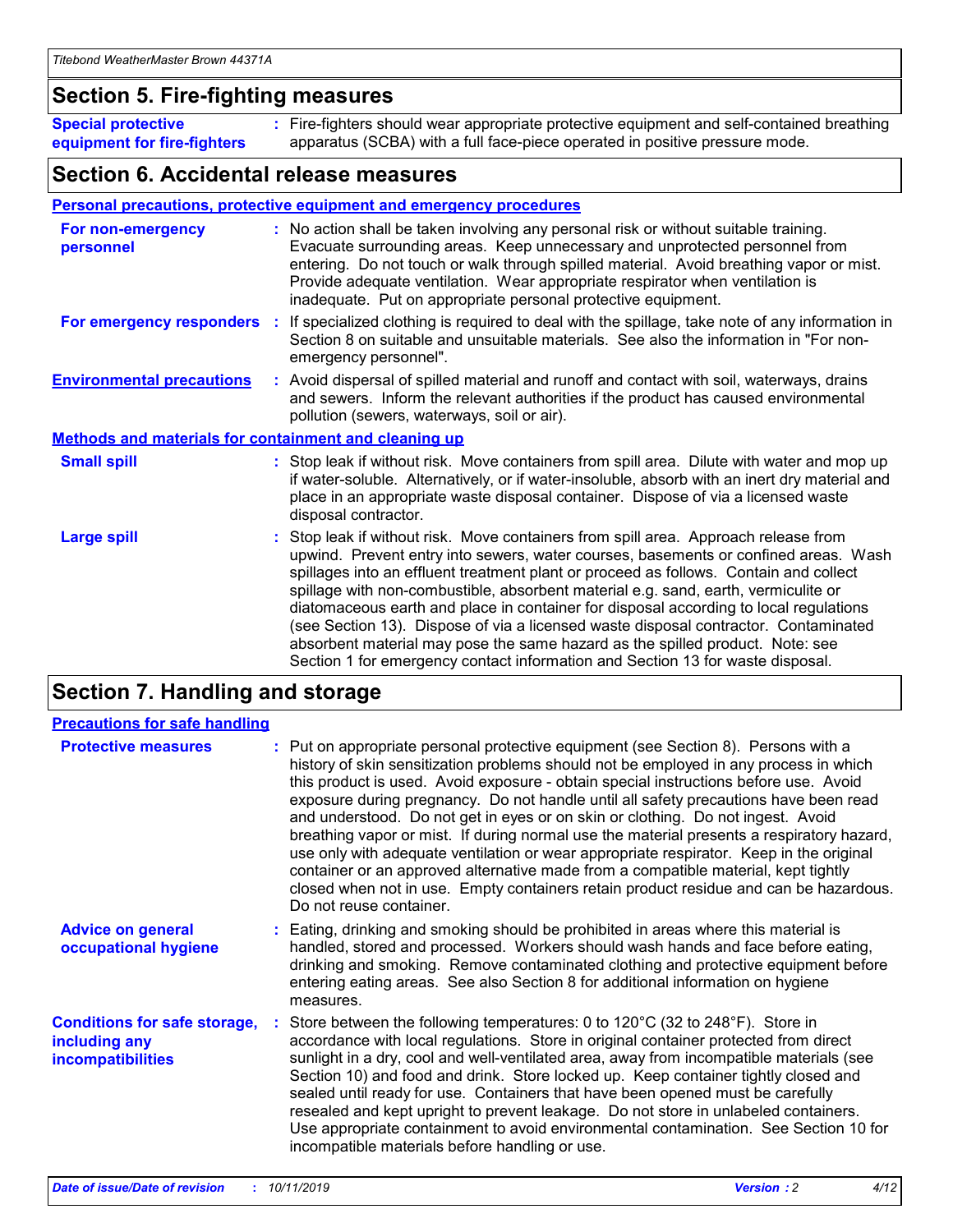## **Section 8. Exposure controls/personal protection**

#### **Control parameters**

#### **Occupational exposure limits**

| <b>Ingredient name</b>                               |                        | <b>Exposure limits</b>                                                                                                                                                                                                                                                                                                                                                                                                                                                                                                                                                                                                 |
|------------------------------------------------------|------------------------|------------------------------------------------------------------------------------------------------------------------------------------------------------------------------------------------------------------------------------------------------------------------------------------------------------------------------------------------------------------------------------------------------------------------------------------------------------------------------------------------------------------------------------------------------------------------------------------------------------------------|
| 3-aminopropyltriethoxysilane<br>Dibutyltin dilaurate |                        | None.<br>ACGIH TLV (United States, 3/2019). Absorbed through skin.<br>Notes: as Sn<br>TWA: 0.1 mg/m <sup>3</sup> , (as Sn) 8 hours.<br>STEL: 0.2 mg/m <sup>3</sup> , (as Sn) 15 minutes.<br>NIOSH REL (United States, 10/2016). Absorbed through skin.<br>Notes: as Sn<br>TWA: 0.1 mg/m <sup>3</sup> , (as Sn) 10 hours.<br>OSHA PEL (United States, 5/2018). Notes: as Sn<br>TWA: $0.1 \text{ mg/m}^3$ , (as Sn) 8 hours.<br>OSHA PEL 1989 (United States, 3/1989). Absorbed through skin.<br>Notes: measured as Sn<br>TWA: 0.1 mg/m <sup>3</sup> , (measured as Sn) 8 hours. Form: Organic                           |
| <b>Appropriate engineering</b><br><b>controls</b>    |                        | : If user operations generate dust, fumes, gas, vapor or mist, use process enclosures,<br>local exhaust ventilation or other engineering controls to keep worker exposure to<br>airborne contaminants below any recommended or statutory limits.                                                                                                                                                                                                                                                                                                                                                                       |
| <b>Environmental exposure</b><br><b>controls</b>     |                        | Emissions from ventilation or work process equipment should be checked to ensure<br>they comply with the requirements of environmental protection legislation. In some<br>cases, fume scrubbers, filters or engineering modifications to the process equipment<br>will be necessary to reduce emissions to acceptable levels.                                                                                                                                                                                                                                                                                          |
| <b>Individual protection measures</b>                |                        |                                                                                                                                                                                                                                                                                                                                                                                                                                                                                                                                                                                                                        |
| <b>Hygiene measures</b>                              |                        | : Wash hands, forearms and face thoroughly after handling chemical products, before<br>eating, smoking and using the lavatory and at the end of the working period.<br>Appropriate techniques should be used to remove potentially contaminated clothing.<br>Contaminated work clothing should not be allowed out of the workplace. Wash<br>contaminated clothing before reusing. Ensure that eyewash stations and safety<br>showers are close to the workstation location.                                                                                                                                            |
| <b>Eye/face protection</b>                           |                        | : Safety eyewear complying with an approved standard should be used when a risk<br>assessment indicates this is necessary to avoid exposure to liquid splashes, mists,<br>gases or dusts. If contact is possible, the following protection should be worn, unless<br>the assessment indicates a higher degree of protection: chemical splash goggles.                                                                                                                                                                                                                                                                  |
| <b>Skin protection</b>                               |                        |                                                                                                                                                                                                                                                                                                                                                                                                                                                                                                                                                                                                                        |
| <b>Hand protection</b>                               |                        | : Chemical-resistant, impervious gloves complying with an approved standard should be<br>worn at all times when handling chemical products if a risk assessment indicates this is<br>necessary. Considering the parameters specified by the glove manufacturer, check<br>during use that the gloves are still retaining their protective properties. It should be<br>noted that the time to breakthrough for any glove material may be different for different<br>glove manufacturers. In the case of mixtures, consisting of several substances, the<br>protection time of the gloves cannot be accurately estimated. |
| <b>Body protection</b>                               | handling this product. | : Personal protective equipment for the body should be selected based on the task being<br>performed and the risks involved and should be approved by a specialist before                                                                                                                                                                                                                                                                                                                                                                                                                                              |
| <b>Other skin protection</b>                         |                        | : Appropriate footwear and any additional skin protection measures should be selected<br>based on the task being performed and the risks involved and should be approved by a<br>specialist before handling this product.                                                                                                                                                                                                                                                                                                                                                                                              |
| <b>Respiratory protection</b>                        | aspects of use.        | : Based on the hazard and potential for exposure, select a respirator that meets the<br>appropriate standard or certification. Respirators must be used according to a<br>respiratory protection program to ensure proper fitting, training, and other important                                                                                                                                                                                                                                                                                                                                                       |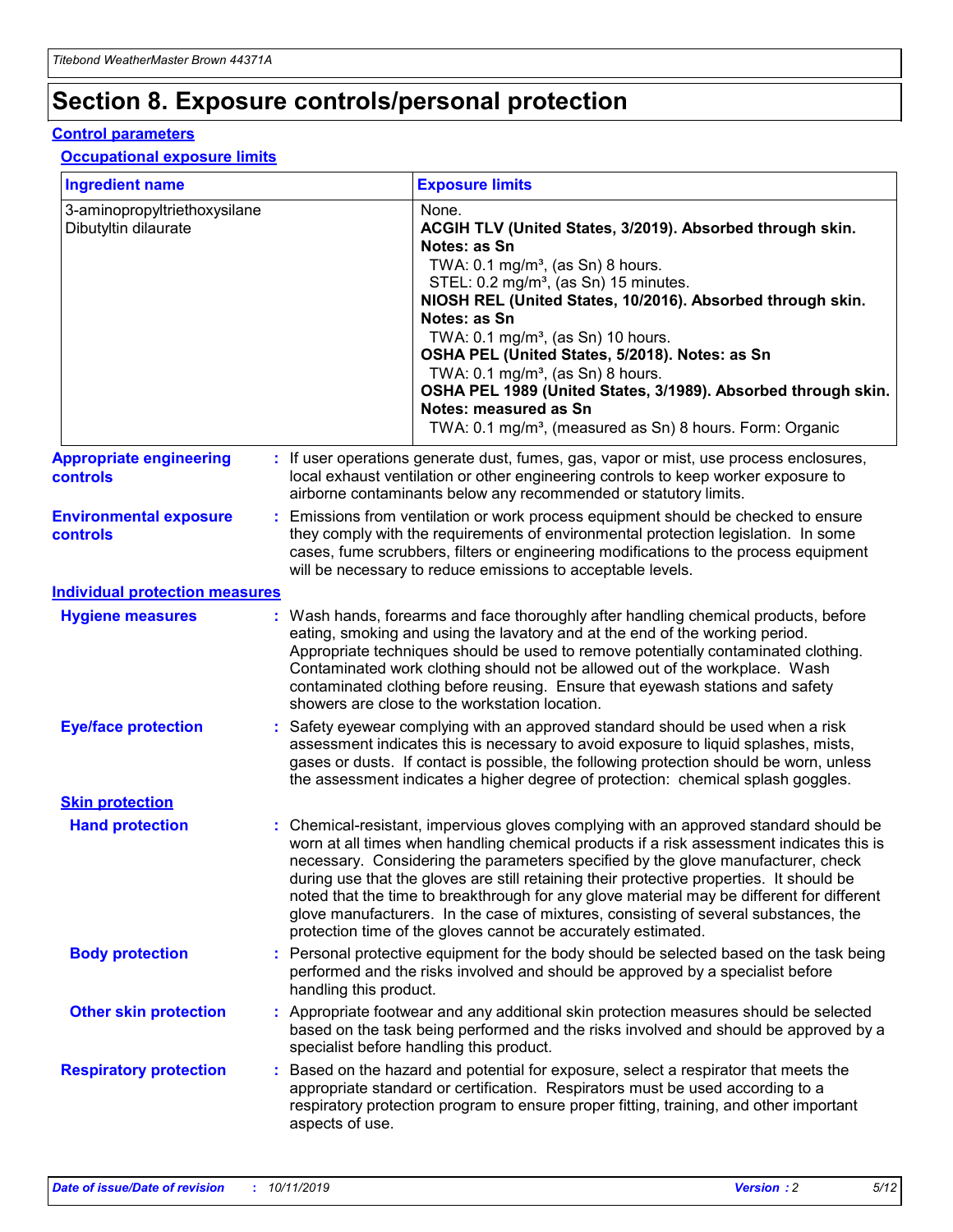### **Section 9. Physical and chemical properties**

#### **Appearance**

| <b>Physical state</b>                             | : Liquid. [Paste.]                                                |
|---------------------------------------------------|-------------------------------------------------------------------|
| <b>Color</b>                                      | : Brown.                                                          |
| Odor                                              | : None [Slight]                                                   |
| <b>Odor threshold</b>                             | : Not available.                                                  |
| рH                                                | : Not applicable.                                                 |
| <b>Melting point</b>                              | : Not available.                                                  |
| <b>Boiling point</b>                              | : >100°C (>212°F)                                                 |
| <b>Flash point</b>                                | : Closed cup: >200°C (>392°F) [Setaflash.]                        |
| <b>Evaporation rate</b>                           | $:$ <1 (butyl acetate = 1)                                        |
| <b>Flammability (solid, gas)</b>                  | : Not available.                                                  |
| Lower and upper explosive<br>(flammable) limits   | : Not available.                                                  |
| <b>VOC (less water, less</b><br>exempt solvents)  | : 0 g/l                                                           |
| <b>Volatility</b>                                 | $: 0\%$ (w/w)                                                     |
| <b>Vapor density</b>                              | : Not available.                                                  |
| <b>Relative density</b>                           | : 1.4329                                                          |
| <b>Solubility</b>                                 | : Insoluble in the following materials: cold water and hot water. |
| <b>Solubility in water</b>                        | : Not available.                                                  |
| <b>Partition coefficient: n-</b><br>octanol/water | $:$ Not available.                                                |
| <b>Auto-ignition temperature</b>                  | : Not available.                                                  |
| <b>Decomposition temperature</b>                  | : Not available.                                                  |
| <b>Viscosity</b>                                  | : Not available.                                                  |

### **Section 10. Stability and reactivity**

| <b>Reactivity</b>                            | : No specific test data related to reactivity available for this product or its ingredients.            |
|----------------------------------------------|---------------------------------------------------------------------------------------------------------|
| <b>Chemical stability</b>                    | : The product is stable.                                                                                |
| <b>Possibility of hazardous</b><br>reactions | : Under normal conditions of storage and use, hazardous reactions will not occur.                       |
| <b>Conditions to avoid</b>                   | : No specific data.                                                                                     |
| <b>Incompatible materials</b>                | : No specific data.                                                                                     |
| <b>Hazardous decomposition</b><br>products   | Under normal conditions of storage and use, hazardous decomposition products should<br>not be produced. |

## **Section 11. Toxicological information**

### **Information on toxicological effects**

#### **Acute toxicity**

| <b>Product/ingredient name</b> | <b>Result</b> | <b>Species</b> | <b>Dose</b>         | <b>Exposure</b> |
|--------------------------------|---------------|----------------|---------------------|-----------------|
| 3-aminopropyltriethoxysilane   | ILD50 Dermal  | Rabbit         | $4.29$ g/kg         |                 |
|                                | ILD50 Oral    | Rat            | $1.57$ g/kg         |                 |
| Dibutyltin dilaurate           | LD50 Oral     | Rat            | $175 \text{ mg/kg}$ |                 |

**Irritation/Corrosion**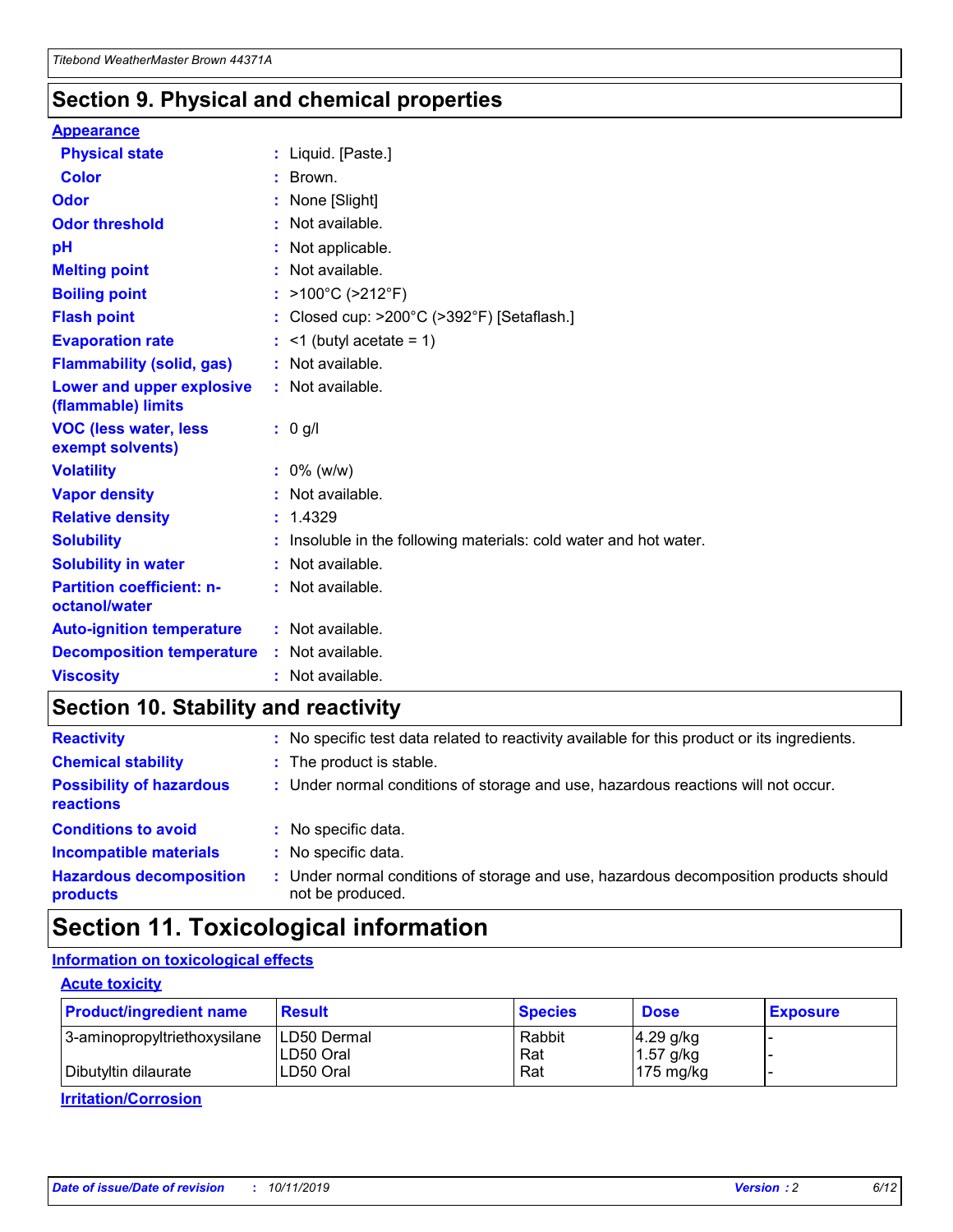## **Section 11. Toxicological information**

| <b>Product/ingredient name</b> | <b>Result</b>            | <b>Species</b> | <b>Score</b> | <b>Exposure</b>           | <b>Observation</b> |
|--------------------------------|--------------------------|----------------|--------------|---------------------------|--------------------|
| 3-aminopropyltriethoxysilane   | Eyes - Mild irritant     | Rabbit         |              | $100$ mg                  |                    |
|                                | Eyes - Severe irritant   | Rabbit         |              | 24 hours 750              |                    |
|                                |                          |                |              | ug                        |                    |
|                                | Skin - Severe irritant   | Rabbit         |              | 24 hours 5                | -                  |
| Dibutyltin dilaurate           | Eyes - Moderate irritant | Rabbit         |              | mq<br><b>24 hours 100</b> |                    |
|                                |                          |                |              | mg                        |                    |
|                                | Skin - Severe irritant   | Rabbit         |              | 500 mg                    |                    |

#### **Sensitization**

Not available.

#### **Mutagenicity**

Not available.

#### **Carcinogenicity**

Not available.

#### **Reproductive toxicity**

Not available.

#### **Teratogenicity**

Not available.

#### **Specific target organ toxicity (single exposure)**

Not available.

#### **Specific target organ toxicity (repeated exposure)**

| <b>Name</b>                                                                  |                                                                                                                             | <b>Category</b> | <b>Route of</b><br>exposure | <b>Target organs</b> |
|------------------------------------------------------------------------------|-----------------------------------------------------------------------------------------------------------------------------|-----------------|-----------------------------|----------------------|
| Dibutyltin dilaurate                                                         |                                                                                                                             | Category 1      | $\overline{\phantom{0}}$    | respiratory system   |
| <b>Aspiration hazard</b><br>Not available.                                   |                                                                                                                             |                 |                             |                      |
| <b>Information on the likely</b><br>routes of exposure                       | : Not available.                                                                                                            |                 |                             |                      |
| <b>Potential acute health effects</b>                                        |                                                                                                                             |                 |                             |                      |
| <b>Eye contact</b>                                                           | : May cause eye irritation.                                                                                                 |                 |                             |                      |
| <b>Inhalation</b>                                                            | : No known significant effects or critical hazards.                                                                         |                 |                             |                      |
| <b>Skin contact</b>                                                          | : May cause skin irritation.                                                                                                |                 |                             |                      |
| <b>Ingestion</b>                                                             | : No known significant effects or critical hazards.                                                                         |                 |                             |                      |
| Symptoms related to the physical, chemical and toxicological characteristics |                                                                                                                             |                 |                             |                      |
| <b>Eye contact</b>                                                           | : Adverse symptoms may include the following:<br>irritation<br>watering<br>redness                                          |                 |                             |                      |
| <b>Inhalation</b>                                                            | : Adverse symptoms may include the following:<br>reduced fetal weight<br>increase in fetal deaths<br>skeletal malformations |                 |                             |                      |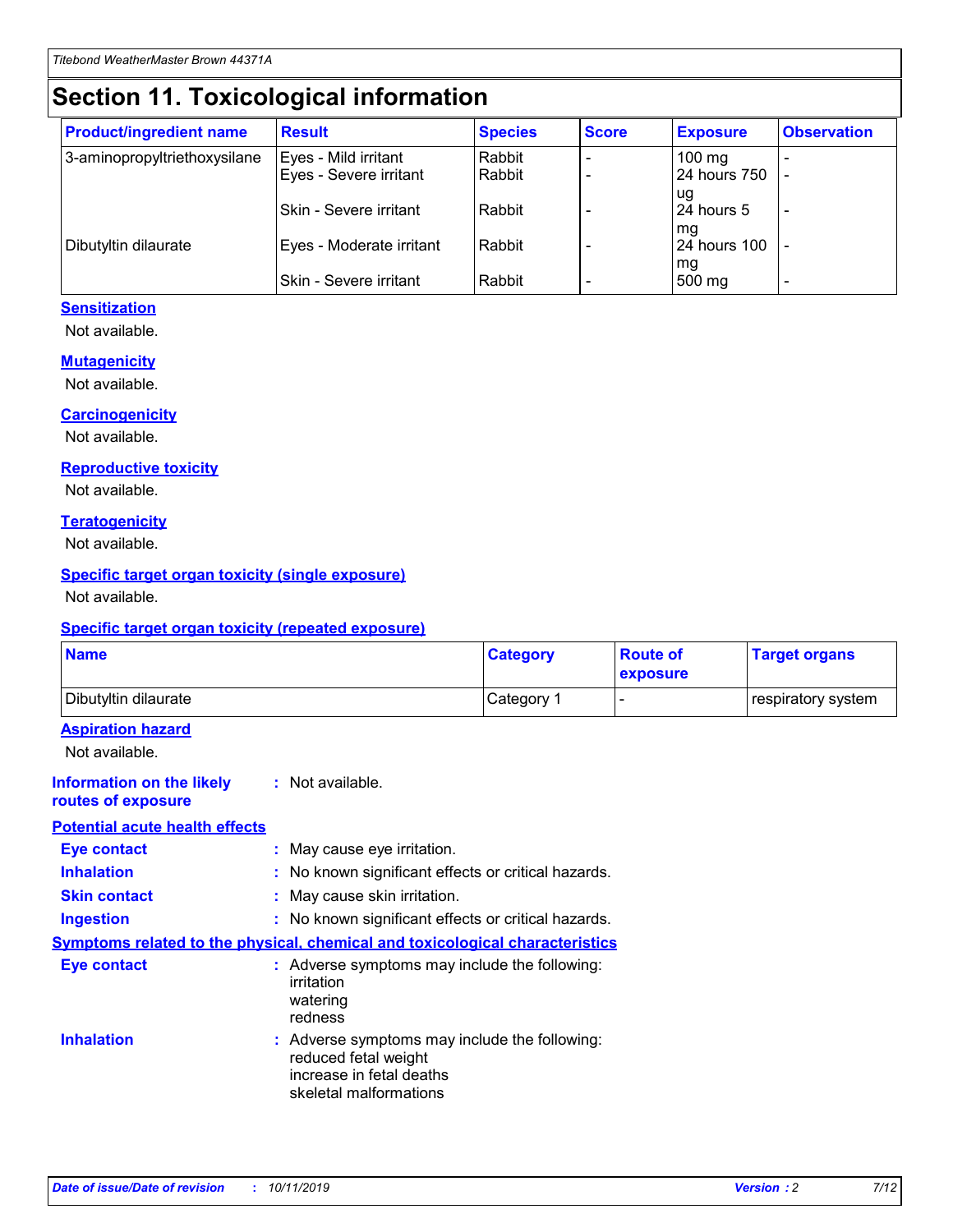# **Section 11. Toxicological information**

| <b>Skin contact</b>                     | : Adverse symptoms may include the following:                                                          |
|-----------------------------------------|--------------------------------------------------------------------------------------------------------|
|                                         | irritation<br>redness                                                                                  |
|                                         | reduced fetal weight                                                                                   |
|                                         | increase in fetal deaths                                                                               |
|                                         | skeletal malformations                                                                                 |
| <b>Ingestion</b>                        | : Adverse symptoms may include the following:                                                          |
|                                         | reduced fetal weight<br>increase in fetal deaths                                                       |
|                                         | skeletal malformations                                                                                 |
|                                         | Delayed and immediate effects and also chronic effects from short and long term exposure               |
| <b>Short term exposure</b>              |                                                                                                        |
| <b>Potential immediate</b>              | : Not available.                                                                                       |
| effects                                 |                                                                                                        |
| <b>Potential delayed effects</b>        | : Not available.                                                                                       |
| <b>Long term exposure</b>               |                                                                                                        |
| <b>Potential immediate</b>              | : Not available.                                                                                       |
| effects                                 |                                                                                                        |
| <b>Potential delayed effects</b>        | : Not available.                                                                                       |
| <b>Potential chronic health effects</b> |                                                                                                        |
| Not available.                          |                                                                                                        |
| <b>General</b>                          | Once sensitized, a severe allergic reaction may occur when subsequently exposed to<br>very low levels. |
| <b>Carcinogenicity</b>                  | : No known significant effects or critical hazards.                                                    |
| <b>Mutagenicity</b>                     | No known significant effects or critical hazards.                                                      |
| <b>Teratogenicity</b>                   | May damage the unborn child.                                                                           |
| <b>Developmental effects</b>            | : No known significant effects or critical hazards.                                                    |
| <b>Fertility effects</b>                | May damage fertility.                                                                                  |
| <b>Numerical measures of toxicity</b>   |                                                                                                        |
| <b>Acute toxicity estimates</b>         |                                                                                                        |
| المسابق المستنقذ والمستنبذ والمستنب     |                                                                                                        |

Not available.

## **Section 12. Ecological information**

#### **Toxicity**

| <b>Product/ingredient name</b> | <b>Result</b>                     | <b>Species</b>                       | <b>Exposure</b> |
|--------------------------------|-----------------------------------|--------------------------------------|-----------------|
| Dibutyltin dilaurate           | Chronic EC10 > 2 mg/l Fresh water | Algae - Scenedesmus<br>I subspicatus | l 96 hours i    |

### **Persistence and degradability**

| <b>Product/ingredient name</b> | <b>Test</b>                                                                    | <b>Result</b>  |                   | <b>Dose</b> | <b>Inoculum</b>         |
|--------------------------------|--------------------------------------------------------------------------------|----------------|-------------------|-------------|-------------------------|
| Dibutyltin dilaurate           | OECD 301F<br>Ready<br>Biodegradability -<br>Manometric<br>Respirometry<br>Test | 23 % - 28 days |                   |             |                         |
| <b>Product/ingredient name</b> | <b>Aquatic half-life</b>                                                       |                | <b>Photolysis</b> |             | <b>Biodegradability</b> |
| Dibutyltin dilaurate           |                                                                                |                |                   |             | Inherent                |

### **Bioaccumulative potential**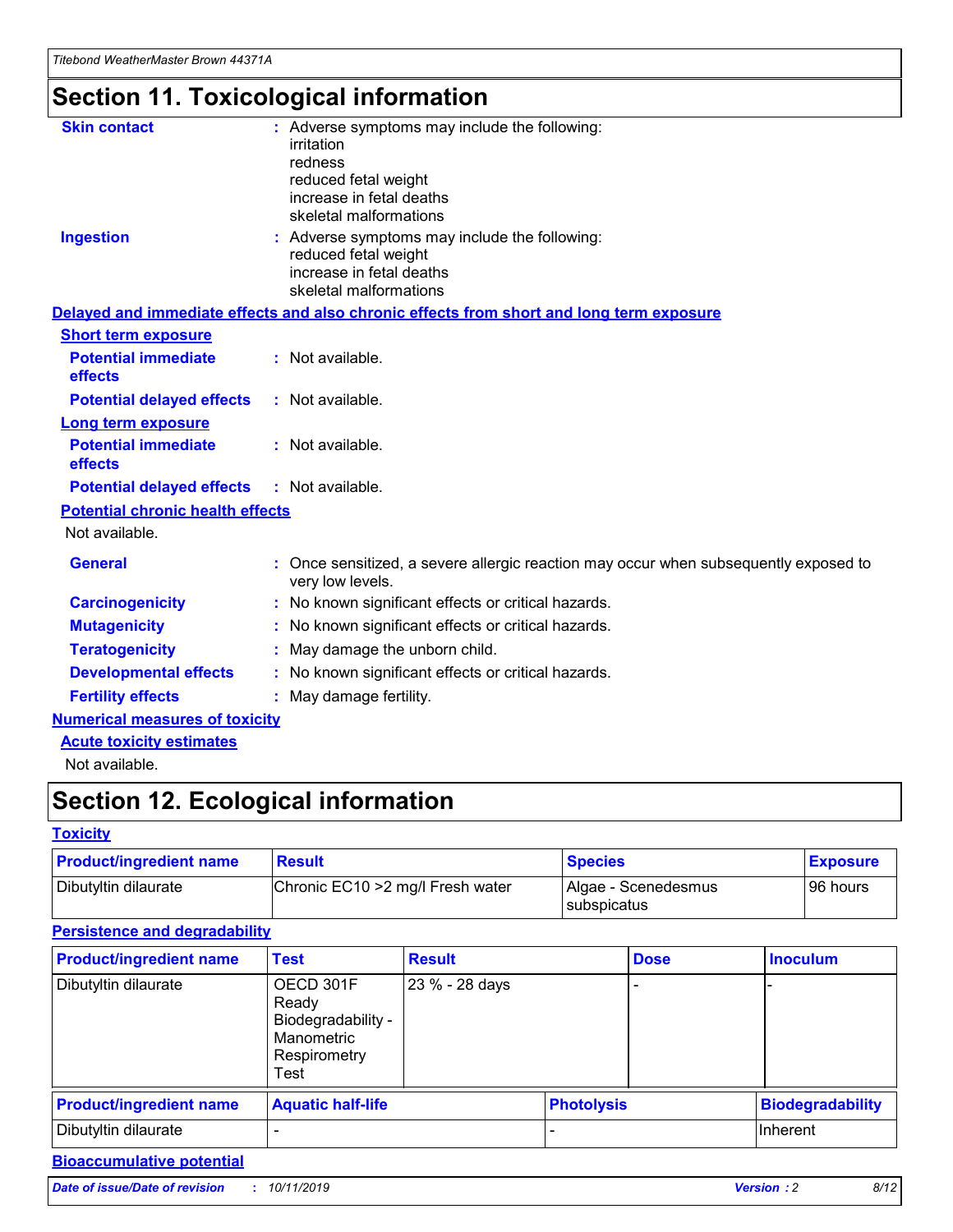# **Section 12. Ecological information**

| <b>Product/ingredient name</b> | $LoaPow$ | <b>BCF</b> | <b>Potential</b> |
|--------------------------------|----------|------------|------------------|
| 3-aminopropyltriethoxysilane   | 4.44     | 3.4        | low              |
| Dibutyltin dilaurate           |          | 2.91       | low              |

#### **Mobility in soil**

| <b>Soil/water partition</b><br>coefficient (K <sub>oc</sub> ) | : Not available.                                    |
|---------------------------------------------------------------|-----------------------------------------------------|
| <b>Other adverse effects</b>                                  | : No known significant effects or critical hazards. |

### **Section 13. Disposal considerations**

**Disposal methods :**

The generation of waste should be avoided or minimized wherever possible. Disposal of this product, solutions and any by-products should at all times comply with the requirements of environmental protection and waste disposal legislation and any regional local authority requirements. Dispose of surplus and non-recyclable products via a licensed waste disposal contractor. Waste should not be disposed of untreated to the sewer unless fully compliant with the requirements of all authorities with jurisdiction. Waste packaging should be recycled. Incineration or landfill should only be considered when recycling is not feasible. This material and its container must be disposed of in a safe way. Care should be taken when handling emptied containers that have not been cleaned or rinsed out. Empty containers or liners may retain some product residues. Avoid dispersal of spilled material and runoff and contact with soil, waterways, drains and sewers.

## **Section 14. Transport information**

|                                      | <b>DOT</b><br><b>Classification</b> | <b>TDG</b><br><b>Classification</b> | <b>Mexico</b><br><b>Classification</b> | <b>ADR/RID</b>               | <b>IMDG</b>    | <b>IATA</b>              |
|--------------------------------------|-------------------------------------|-------------------------------------|----------------------------------------|------------------------------|----------------|--------------------------|
| <b>UN number</b>                     | Not regulated.                      | Not regulated.                      | Not regulated.                         | Not regulated.               | Not regulated. | Not regulated.           |
| <b>UN proper</b><br>shipping name    |                                     |                                     |                                        |                              |                |                          |
| <b>Transport</b><br>hazard class(es) | $\blacksquare$                      | $\overline{\phantom{0}}$            | $\overline{\phantom{a}}$               | $\qquad \qquad \blacksquare$ | $\blacksquare$ | $\overline{\phantom{0}}$ |
| <b>Packing group</b>                 | $\overline{\phantom{a}}$            | -                                   |                                        | -                            |                | -                        |
| <b>Environmental</b><br>hazards      | No.                                 | No.                                 | No.                                    | No.                          | No.            | No.                      |

## **Section 15. Regulatory information**

#### **U.S. Federal regulations**

#### **SARA 302/304**

#### **Composition/information on ingredients**

No products were found.

**SARA 304 RQ :** Not applicable.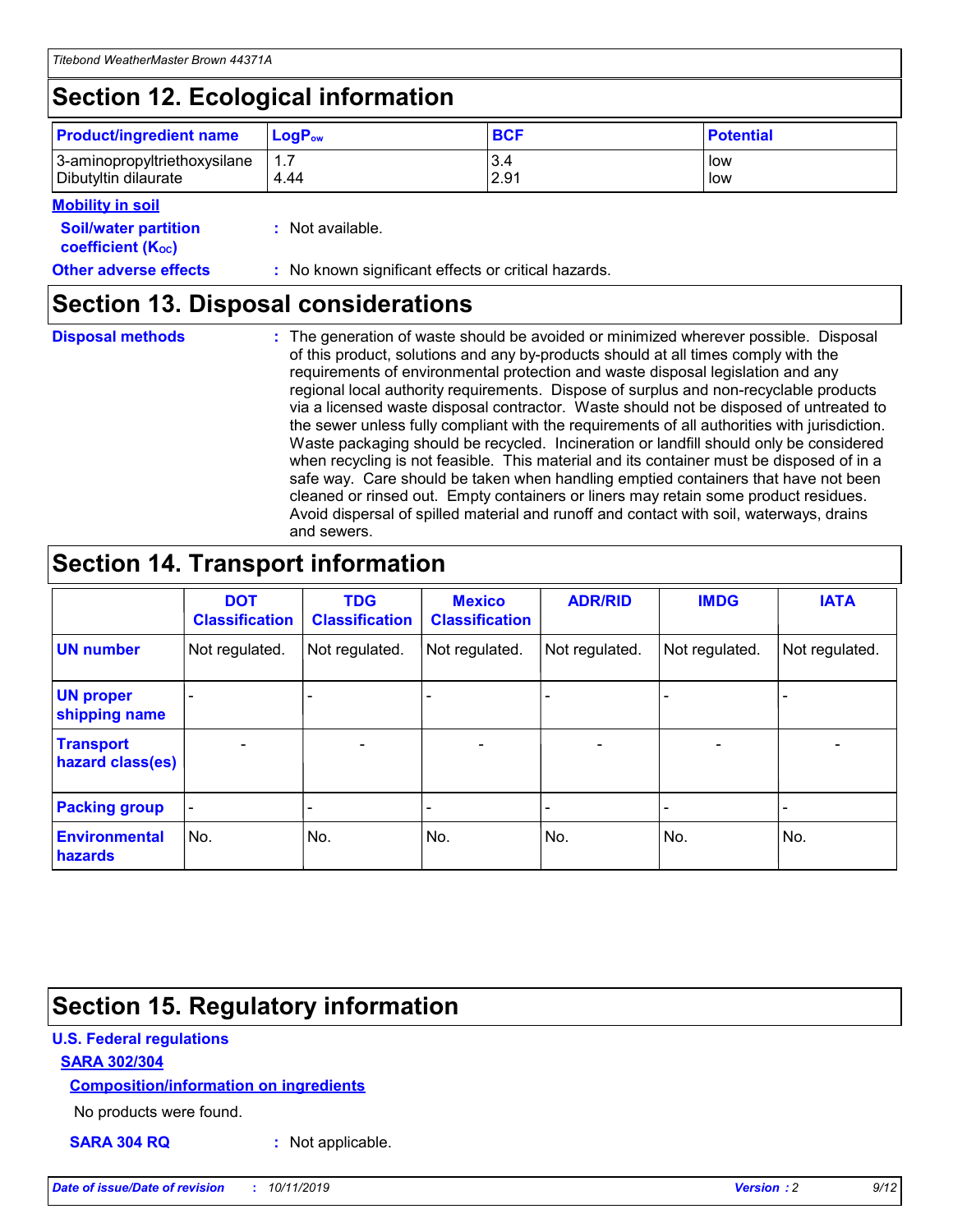## **Section 15. Regulatory information**

#### **SARA 311/312**

**Classification :** EYE IRRITATION - Category 2B SKIN SENSITIZATION - Category 1 TOXIC TO REPRODUCTION (Fertility) - Category 1B TOXIC TO REPRODUCTION (Unborn child) - Category 1B

#### **Composition/information on ingredients**

| <b>Name</b>                  | $\frac{9}{6}$ | <b>Classification</b>                                                                                            |
|------------------------------|---------------|------------------------------------------------------------------------------------------------------------------|
| 3-aminopropyltriethoxysilane | $\leq$ 3      | <b>FLAMMABLE LIQUIDS - Category 4</b><br><b>ACUTE TOXICITY (oral) - Category 4</b>                               |
|                              |               | SKIN IRRITATION - Category 2<br><b>EYE IRRITATION - Category 2A</b>                                              |
| Dibutyltin dilaurate         | ≤0.3          | ACUTE TOXICITY (oral) - Category 3<br>SKIN CORROSION - Category 1C                                               |
|                              |               | SERIOUS EYE DAMAGE - Category 1<br>SKIN SENSITIZATION - Category 1<br><b>GERM CELL MUTAGENICITY - Category 2</b> |
|                              |               | TOXIC TO REPRODUCTION (Fertility) - Category 1B<br>TOXIC TO REPRODUCTION (Unborn child) - Category 1B            |
|                              |               | SPECIFIC TARGET ORGAN TOXICITY (REPEATED<br>EXPOSURE) (respiratory system) - Category 1                          |

#### **State regulations**

| <b>Massachusetts</b> | : None of the components are listed. |
|----------------------|--------------------------------------|
| <b>New York</b>      | : None of the components are listed. |
| <b>New Jersey</b>    | : None of the components are listed. |
| Pennsylvania         | : None of the components are listed. |

#### **California Prop. 65**

**A** WARNING: This product can expose you to methanol, which is known to the State of California to cause birth defects or other reproductive harm. For more information go to www.P65Warnings.ca.gov.

| <b>Ingredient name</b> | No significant risk Maximum<br>level | acceptable dosage<br>level |
|------------------------|--------------------------------------|----------------------------|
| methanol               |                                      | Yes.                       |

#### **International regulations**

**Chemical Weapon Convention List Schedules I, II & III Chemicals** Not listed.

#### **Montreal Protocol**

Not listed.

#### **Stockholm Convention on Persistent Organic Pollutants**

Not listed.

### **UNECE Aarhus Protocol on POPs and Heavy Metals**

Not listed.

#### **Inventory list**

### **China :** All components are listed or exempted.

**United States TSCA 8(b) inventory :** All components are active or exempted.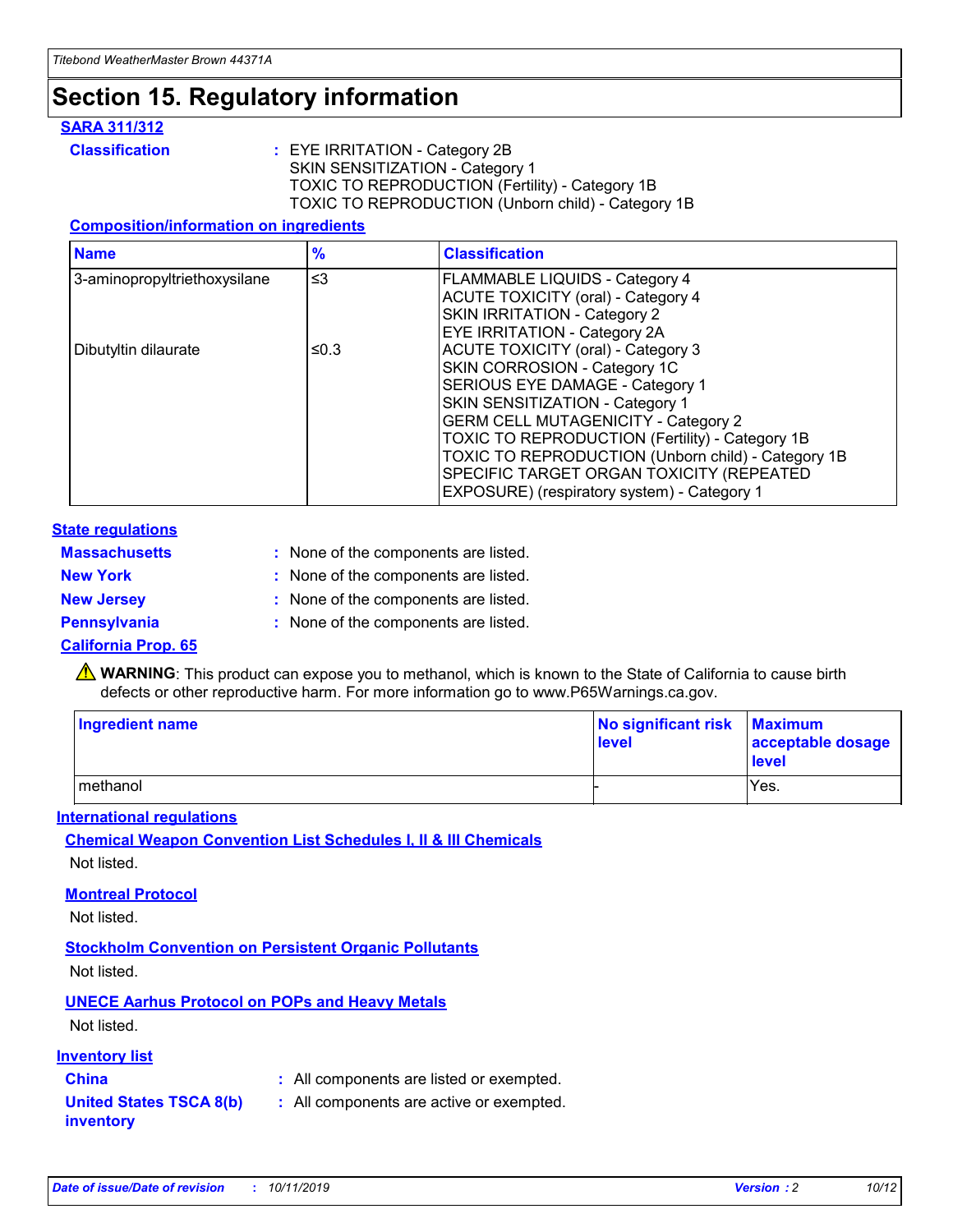## **Section 16. Other information**

**Hazardous Material Information System (U.S.A.)**



**Caution: HMIS® ratings are based on a 0-4 rating scale, with 0 representing minimal hazards or risks, and 4 representing significant hazards or risks. Although HMIS® ratings and the associated label are not required on SDSs or products leaving a facility under 29 CFR 1910.1200, the preparer may choose to provide them. HMIS® ratings are to be used with a fully implemented HMIS® program. HMIS® is a registered trademark and service mark of the American Coatings Association, Inc.**

**The customer is responsible for determining the PPE code for this material. For more information on HMIS® Personal Protective Equipment (PPE) codes, consult the HMIS® Implementation Manual.**

#### **National Fire Protection Association (U.S.A.)**



**Reprinted with permission from NFPA 704-2001, Identification of the Hazards of Materials for Emergency Response Copyright ©1997, National Fire Protection Association, Quincy, MA 02269. This reprinted material is not the complete and official position of the National Fire Protection Association, on the referenced subject which is represented only by the standard in its entirety.**

**Copyright ©2001, National Fire Protection Association, Quincy, MA 02269. This warning system is intended to be interpreted and applied only by properly trained individuals to identify fire, health and reactivity hazards of chemicals. The user is referred to certain limited number of chemicals with recommended classifications in NFPA 49 and NFPA 325, which would be used as a guideline only. Whether the chemicals are classified by NFPA or not, anyone using the 704 systems to classify chemicals does so at their own risk.**

#### **Procedure used to derive the classification**

| <b>Classification</b>                                                                                                                                                                  |                                                                                                                                                                                                                                                                   | <b>Justification</b>                                                                                                                                                                                                                                                                                       |  |
|----------------------------------------------------------------------------------------------------------------------------------------------------------------------------------------|-------------------------------------------------------------------------------------------------------------------------------------------------------------------------------------------------------------------------------------------------------------------|------------------------------------------------------------------------------------------------------------------------------------------------------------------------------------------------------------------------------------------------------------------------------------------------------------|--|
| <b>EYE IRRITATION - Category 2B</b><br>SKIN SENSITIZATION - Category 1<br><b>TOXIC TO REPRODUCTION (Fertility) - Category 1B</b><br>TOXIC TO REPRODUCTION (Unborn child) - Category 1B |                                                                                                                                                                                                                                                                   | Expert judgment<br>Expert judgment<br>Expert judgment<br>Expert judgment                                                                                                                                                                                                                                   |  |
| <b>History</b>                                                                                                                                                                         |                                                                                                                                                                                                                                                                   |                                                                                                                                                                                                                                                                                                            |  |
| <b>Date of printing</b>                                                                                                                                                                | : 4/22/2022                                                                                                                                                                                                                                                       |                                                                                                                                                                                                                                                                                                            |  |
| Date of issue/Date of<br>revision                                                                                                                                                      | : 10/11/2019                                                                                                                                                                                                                                                      |                                                                                                                                                                                                                                                                                                            |  |
| Date of previous issue                                                                                                                                                                 | : 10/16/2020                                                                                                                                                                                                                                                      |                                                                                                                                                                                                                                                                                                            |  |
| <b>Version</b>                                                                                                                                                                         | $\therefore$ 2                                                                                                                                                                                                                                                    |                                                                                                                                                                                                                                                                                                            |  |
| <b>Key to abbreviations</b>                                                                                                                                                            | $\therefore$ ATE = Acute Toxicity Estimate<br><b>BCF</b> = Bioconcentration Factor<br>IATA = International Air Transport Association<br><b>IBC</b> = Intermediate Bulk Container<br><b>IMDG = International Maritime Dangerous Goods</b><br>$UN = United Nations$ | GHS = Globally Harmonized System of Classification and Labelling of Chemicals<br>LogPow = logarithm of the octanol/water partition coefficient<br>MARPOL = International Convention for the Prevention of Pollution From Ships, 1973<br>as modified by the Protocol of 1978. ("Marpol" = marine pollution) |  |